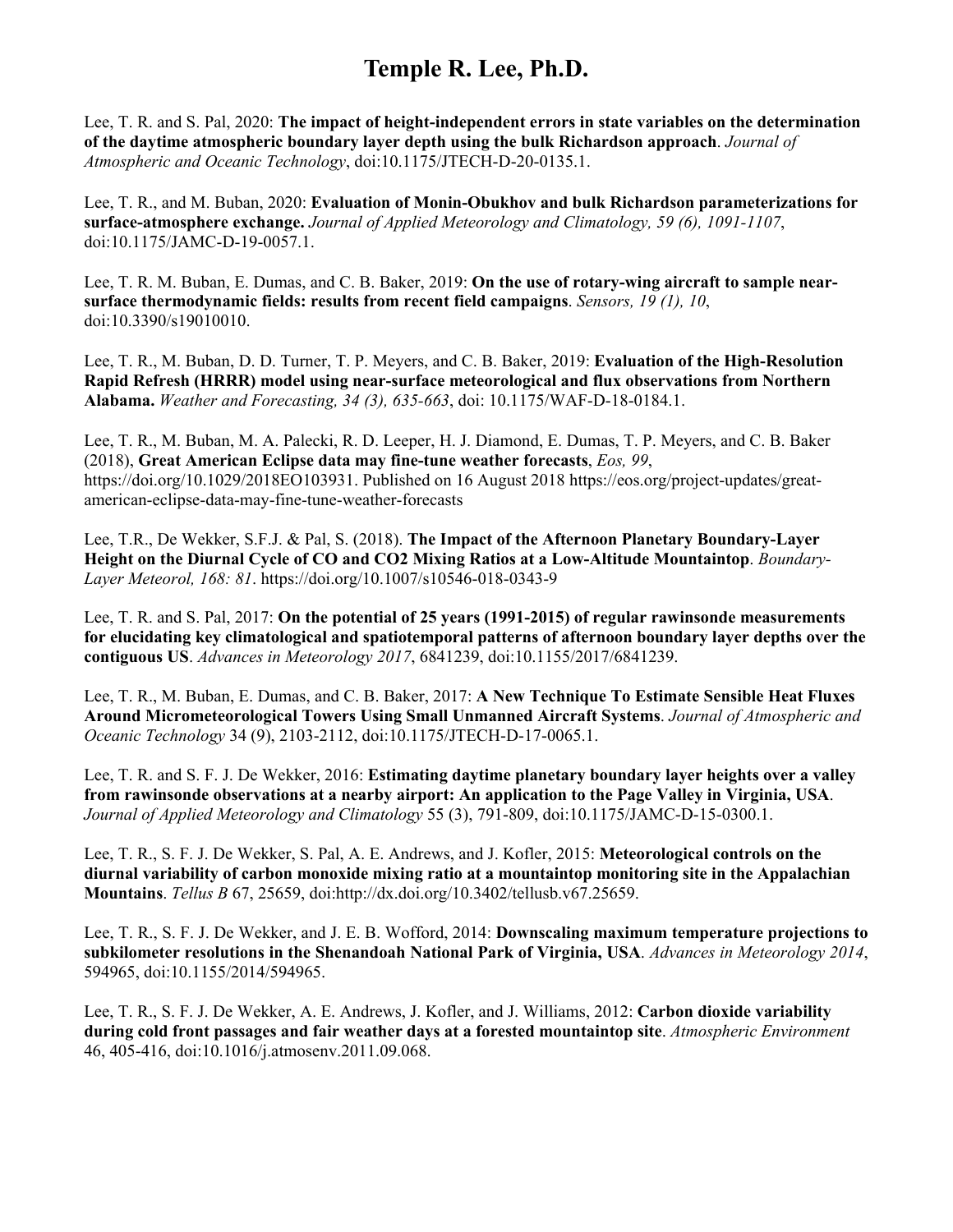## **Temple R. Lee, Ph.D.**

Lee, T. R. and G. M. Hornberger, 2006: **Inferred bimodality in the distribution of soil moisture at Big Meadows, Shenandoah National Park, Virginia**. *Geophysical Research Letters* 33, L06407, doi:10.1029/2005GL025536.

Buban, M. S., T. R. Lee, and C. B. Baker, 2020: **A comparison of the US Climate Reference Network precipitation data to the Parameter-elevation Regressions on Independent Slopes Model (PRISM)**. *Journal of Hydrometeorology, in press*.

Butterworth, B. J., A. Desai, S. Metzger, P. A. Townsend; M. D. Schwartz; G. W. Petty; M. Mauder, H. Vogelmann, C. G. Andresen, T. J. Augustine, T. H. Bertram, W. O.J. Brown, M. Buban, P. Cleary, D. J. Durden, C. R. Florian, E. Ruiz Guzman, T. J. Iglinski, E. L. Kruger, K. Lantz, T. R. Lee, T. P. Meyers, J. K. Mineau, E. R. Olson, S. P. Oncley, S. Paleri, R. A. Pertzborn, C. Pettersen, D. M. Plummer, L. Riihimaki, J. Sedlar, E. N. Smith, J. Speidel, P. C. Stoy, M. Sühring, J. E. Thom, D. D. Turner, M. P. Vermeuel, T. J. Wagner, Z. Wang, L. Wanner, L. D. White, J. M. M. Wilczak, D. B. Wright, and T. Zheng, 2020: **Connecting Land-Atmosphere Interactions to Surface Heterogeneity in CHEESEHEAD19**. *Bulletin of the American Meteorological Society, in press*.

McFarquhar, G., E. Smith, E. A. Pillar-Little, K. Brewster, P. B. Chilson, T. R. Lee, S. Waugh, N. Yussouf, X. Wang, M. Xue, G. de Boer, J. Gibbs, C. Fiebrich, C. B. Baker, J. Brotzge, F. Carr, H. Christophersen, M. Fengler, P. Hall, T. Hock, A. Houston, R. Huck, J. Jacob, R. Palmer, P. Quinn, M. Wagner, Y. Zhang, 2020: **Current and future uses of unmanned aircraft systems (UASs) for improved forecasts/warnings and scientific studies**. *Bulletin of the American Meteorological Society, 101, E1322–E1328*, doi:10.1175/BAMS-D-20-0015.1.

Pal, S., T. R. Lee, and N. Clark, 2020: **2019 Mississippi and Missouri River flooding and its impact on atmospheric boundary layer dynamics**. *Geophysical Research Letters, 47*, doi:10.1029/2019GL086933.

Scanlon, T. M., A. L. Riscassi, J. D. Demers, T. D. Camper, T. R. Lee, and D. L. Druckenbrod, 2020: **Mercury accumulation in tree rings: observed trends in quantity and isotopic composition in Shenandoah National Park**, **Virginia**. *Journal of Geophysical Research: Biogeosciences, 125, e2019JG005445*, doi:10.1029/2019JG005445.

Buban, M. S., T. R. Lee, E. J. Dumas, C. B. Baker, and M. Heuer, 2019: **Observations of the effects of a total solar eclipse on surface and atmospheric boundary layer evolution**. *Boundary-Layer Meteorology, 2019, 1- 14*, doi:10.1007/s10546-018-00421-4.

Markowski, P. M., N. T. Lis, D. D. Turner, T. R. Lee, and M. S. Buban, 2019: **Observations of near-surface vertical wind profiles and vertical momentum fluxes from VORTEX-Southeast 2017: Comparisons to Monin-Obukhov similarity theory**. M*onthly Weather Review, 147 (10), 3811-3824*, doi:10.1175/MWR-D-19- 0091.1.

Pal, S., and T. R. Lee, 2019: **Advected airmass reservoirs in the downwind of mountains and their roles in overrunning boundary layer depths over the plains and valleys**. *Geophysical Research Letters, 46*, doi:10.1029/2019GL083988.

Pal, S., and T. R. Lee, 2019: **Contrasting air mass advection explains significant differences in boundary layer depth seasonal cycles under onshore versus offshore flows**. *Geophysical Research Letters, 46*, doi:10.1029/2018GL081699.